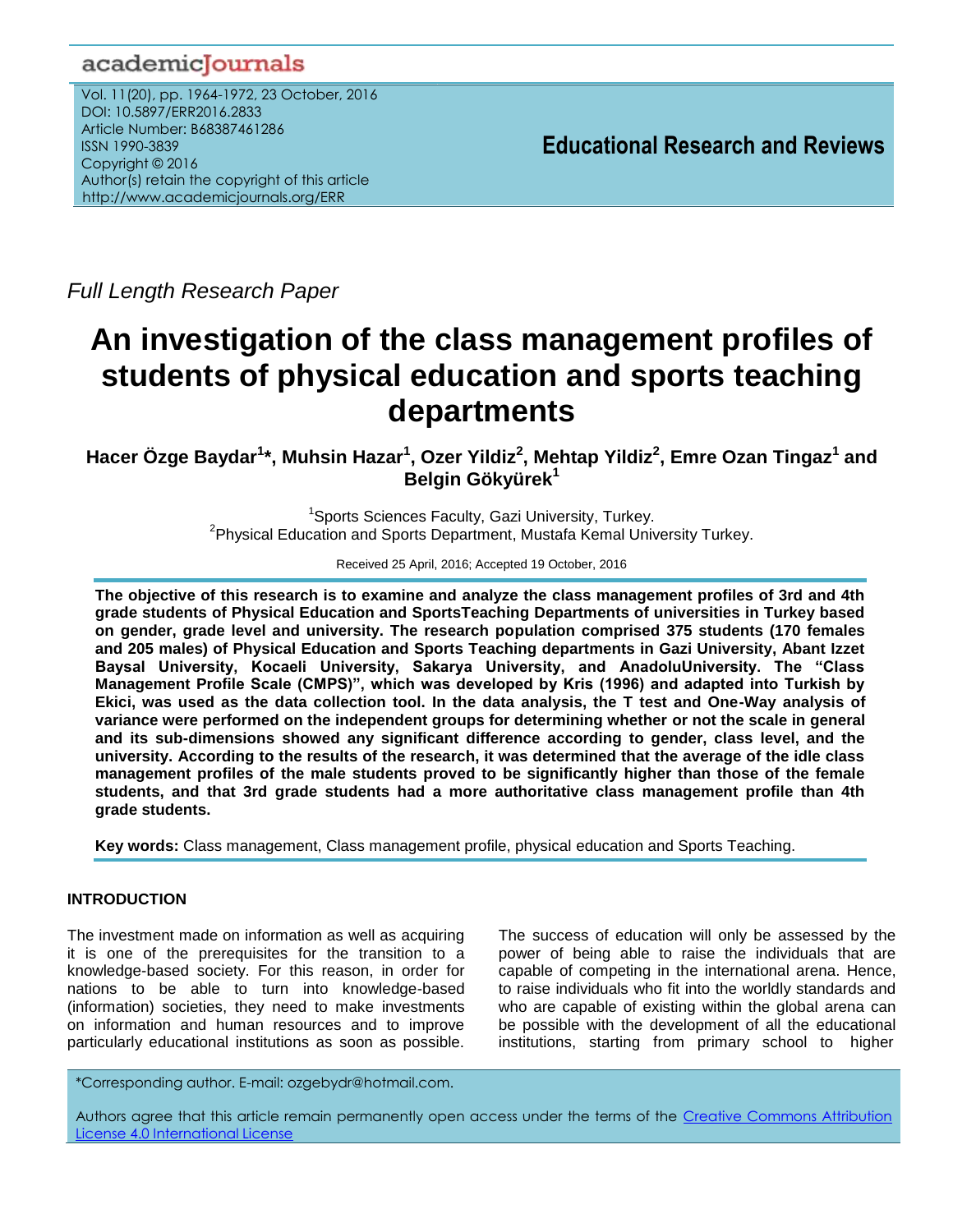education level (Ercoşkun, 2011). In this context, it is of great importance to make school environments appropriate for today's conditions.

One of the most important factors that affect education within the school environment is the class management profile of the teacher. The teacher, along with the class management profiles he/she exhibits and practices within the classroom, wishes to create behavioral changes in his/her students and tries to provide an adequate level of motivation in them, as well. The behavioral patterns exhibited by teachers in the process of communication shape their class management profiles (Aluçdibi and Ekici, 2012). Class management involves educational program and planning, creating a suitable atmosphere for learning in the classroom, physical arrangements, the flow of the teaching and educational process as well as time management, organizing relationships within the classroom environment within the framework of certain rules, providing an effective coordination between the instructor and the student, and ensuring students' motivation (Sarıtaş, 2003). In other words, class management ensures the participation of all the students for an effective teaching and education as well as allowing the learning process to take place on a highquality level and creating environments that promote the learning process (Weinstein, 1996). Since it is the teacher him/herself who is responsible for organizing and conducting the educational processes necessary for an effective class management, the most strategic variable, in this case, is the teacher. Therefore, a teacher is supposed to provide the physical and psychological environment and atmosphere necessary for class education (Aydın, 2004).

Since the objective of all learning activities carried out within classroom environment is to enable students to learn effectively, the teacher should have a positive influence on the students with the behaviors he/she exhibits within the classroom. Leaving positive impressions on the students will be possible through a positive communicative process established between the teacher and his/her students (Ekici, 2004). An effective communication is important for the development of a mutual respect in class management. The more the students have a harmonious communication with their teachers within the classroom, the more they will get motivated during the learning process (Brown, 2005). Within this context, today's teachers must have the skills to be able to exhibit a good management so as to become successful in class management (Glasser, 1999). In this research, the class management profiles of the students were dealt in four dimensions: Authoritative, Appreciated, Idle, and Unconcerned Profiles. According to Kris (1996), in the Authoritative Class Management Profile, the teacher's control and restrictions over the students become prominent, through which the teacher's authority over the classroom is clearly observed. In the

Appreciated Class Management Profile, the teacher's control and restrictions over the students are based on sensible reasons, and the student is encouraged independently and by him/herself. In the Idle Class Management Profile; however, the teacher fails to have control over the students and prefers to stay as a viewer/watcher. On the other hand, in the Unconcerned Class Management Profile, the teacher acts rather insensitively towards the students and never engages in the class (Ekici, 2004).

When the studies conducted as to how an efficient educational process should be were reviewed, it was ascertained that an effective class management skill was the most important factor that determined the educational success (Erden, 2001). In line with the targets and acquisitions determined as parts of the educational system, the teachers who take the responsibility for creating the desired behaviors in individuals have quite significant tasks. The elements regarding the increase ordecreasein students' academic success, which stem from teachers in particular, are among the major issues mentioned in the studies carried out in the field of teaching and education. Within this context, determining what sort of class management profiles the teacher candidates have should not be ignored, either. Thus, this research is thought to make a contribution to this field. The objective of this study is to determine the class management profiles of the students of the department of physical education and sports teaching based on variables such as gender, class level and the university they attend.

#### **METHODS**

Survey Research Method was used in this study. The Survey Research Method aims to determine the certain traits/characteristics of a given group (Büyüköztürk et al., 2013).

#### **Research population**

The research population consisted of a total of 375 participants in the Departments of Physical Education and Sports Teaching Departments of Abant Izzet Baysal University ( $n = 43$ ; 11.5%), Anadolu University (n=50; 13.3%), Gazi University (n=102; 27.2%), Kocaeli University (n =73; 19.5%), and Sakarya University (n =  $107$ ; 28.5%) in 2015 to 2016 academic year. 54.7% of the students who participated in the study were males (n= 205), whereas 45.3% of them were females ( $n = 170$ ). When the distribution of the participants according to classes was examined, 41.6% of them were in 3rd Grade, while 54.7% of them were in 4th Grade. On the other hand, when the distribution of their ages was examined, it was observed that  $48.3\%$  (n = 181) of the individuals were aged between 20 to 22, while  $33.6\%$  of them (n = 126) were aged between 23 to 25, and 18.1% of them  $(n = 68)$  were over 24.

#### **Data collection tools**

In the research, a personal information form consisting of 4 items,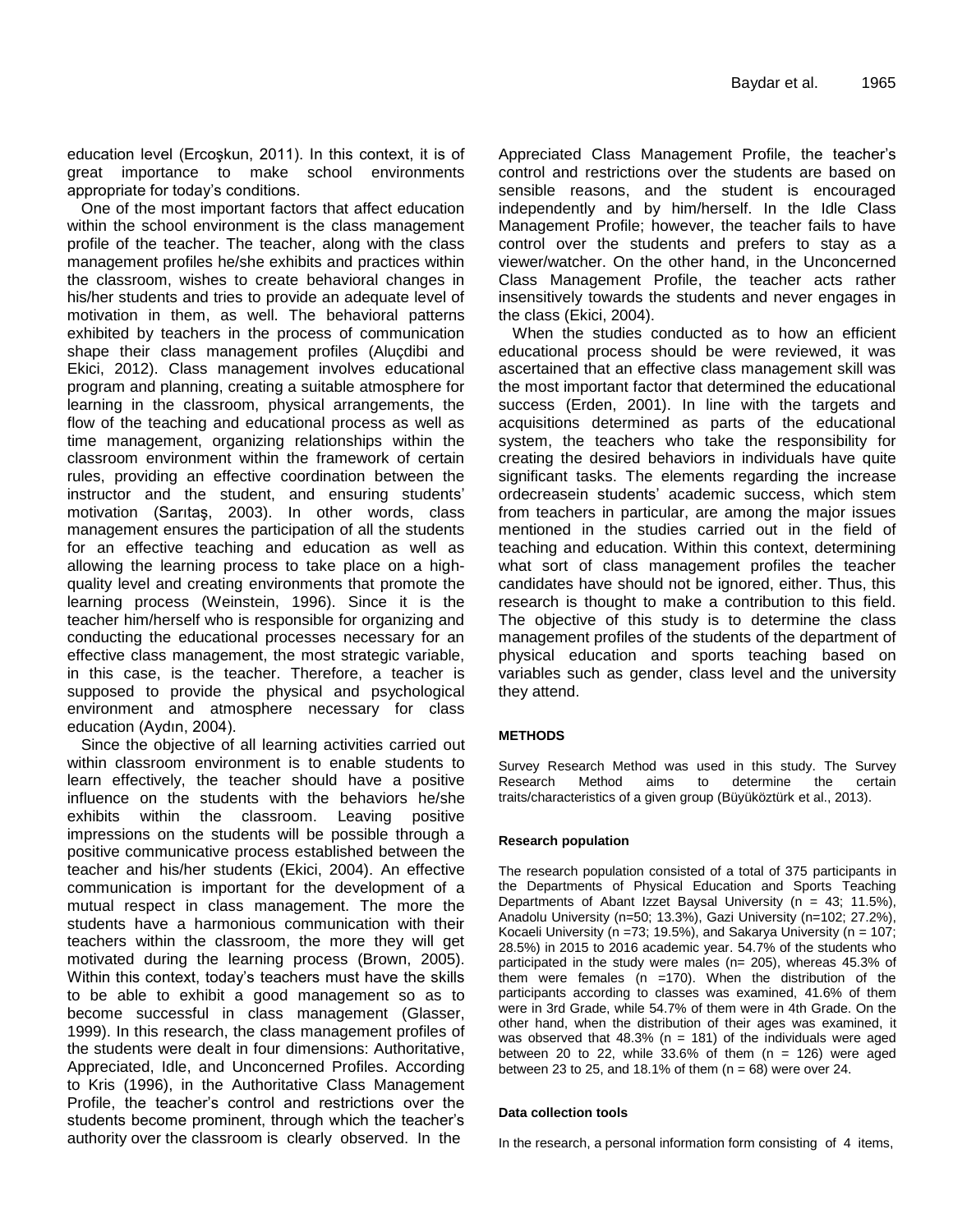which aimed to determine the personal information of the students in question, and also the "Class Management Profile Scale (CMPS)", which was developed by Kris (1996) and adapted into Turkish by Ekici (2004), were used. The data were collected directly from students after an interview. Personal information form included data on the age, gender, grade level and university name. The scale arranged in a total of 12 items for four types of class management profiles allows for a personal evaluation. There are a total of 3 items each for class management profile. The participants can mark each item by rating them between 1 and 5. Accordingly, the highest score that the participants can get from each class management profile group is 15, while the lowest score to be obtained is 3. Since CMPS in general consists of 12 items, the highest score to be obtained is 60, whereas the lowest score can be 12. The scale has 4 different class management profiles. Authoritative Class Management Profile, Appreciated Class Management Profile, Idle Class Management Profile and Unconcerned Class Management Profile.

In the scale arranged as a five-point Likert scale, the items are graded as "I absolutely agree" (5 points), "I agree" (4 points), "I amhesitant" (3 points), "I disagree" (2 points), and "I absolutely disagree" (1 point). While the Cronbach's Alpha reliability value of CMPS in general was calculated as 0.87, it was calculated as 0.82 for the Authoritative Class Management Profile (1st, 3rd, 9th items), 0.80 for the Appreciated Class Management Profile (4th, 8th, 11th items), .84, for the Idle Class Management Profile (6th, 10th, 12th items); and 0.78 for the Unconcerned Class Management Profile (2nd, 5th, 7th items). To determine the reliability level of the class management scale used in the research, the Cronbach's Alpha coefficient was calculated as 79.4%.

#### **Data analysis**

For the purpose of determining whether or not CMPS in general and its sub-dimensions showed any significant difference according to gender, class level and the universities attended, the SPSS program was used, and the T-test and One-Way Analysis of Variance were performed in independent groups.

#### **FINDINGS**

The distribution of the answers given to the questions in each item of CMPS is given in Table 1. When Table 2 is examined; for all of the participants, the mean of Authoritative Class Management Profile is  $x=$  10.54; the mean of Appreciated Class Management Profile is x=11.73; whereas the mean of Idle Class Management Profile is x=10.62; and the mean of Unconcerned Class Management Profile is 9.35. The mean CMPS General Score, on the other hand, is x=42.24.

#### **The Comparison between the class management profile scale and Its Sub-Dimensions according to gender**

The T test results are given in Table 3 in the independent groups, performed to determine the averages of CMPS and its sub-dimensions according to gender and also to find out whether the difference between these averages

was significant or not. According to the results in Table 3, the average of the male individuals for the sub-dimension of the Authoritative Class Management Profile is x=10.58, whereas the average for the female ones is  $x=10.49$ . There is no significant difference between male and female students in terms of the Authoritative Class Management Profile (t (372)=0.435; p<0.05).The average of the male individuals for the sub-dimension of the Appreciated Class Management Profile is x=11.87, whereas the average for the female ones is x=11.56.There is no significant difference between male and female students in terms of the Appreciated Class Management Profile (t (372)=1.43; p<0.05). On the other hand, the average of the male individuals for the subdimension of the Idle Class Management Profile is x=10.81; whereas the average for the female ones is x=10.38. There is a significant difference between male and female students in terms of Idle Class Management Profile (t (372)=1.979; p<0.05). The mean of Idle Class Management Profile of the male students is significantly higher than that of the female ones (p<0.05). The average of the male individuals for the sub-dimension of the Unconcerned Class Management Profile; however, is  $x = 9.30$ ; whereas the average for the female ones is x=9.40. There is no significant difference between male and female students in terms of the Unconcerned Class Management Profile (t(372)=0.427; p<0.05). When CMPS general score is examined, the average of the male students is x=42.55; whereas the average of the female students is x=41.83.There is no significant difference between male and female students in terms of the general score of the Class Management Profile Inventory (t(372)=1.22; p<0.05).

#### **The comparison between the class management profile scale and its sub-dimensions according to class level**

The T test results are given in Table 4 for the independent groups. The tests were performed to determine the averages of CMPS and its sub-dimensions according to class level and also to find out whether the difference between these averages was significant or not. According to the results in Table 4, the average of the 3rd Grade students for the sub-dimension of the Authoritative Class Management Profile is x=10.90; whereas the average of the 4th Grade students is x=10.25. There is a significant difference (p<0.05) between 3rd Grade and 4th Grade students in terms of the mean value of Authoritative Class Management Profiles. The mean value of Authoritative Class Management Profile of the 3rd Grade students is significantly higher than that of 4th Grade students (t (372) =3.390; p<0.05). While the average of the 3rd Grade students for the sub-dimension of the Appreciated Class Management Profile isx=11.86; the average of 4th Grade students is x=11.63. There is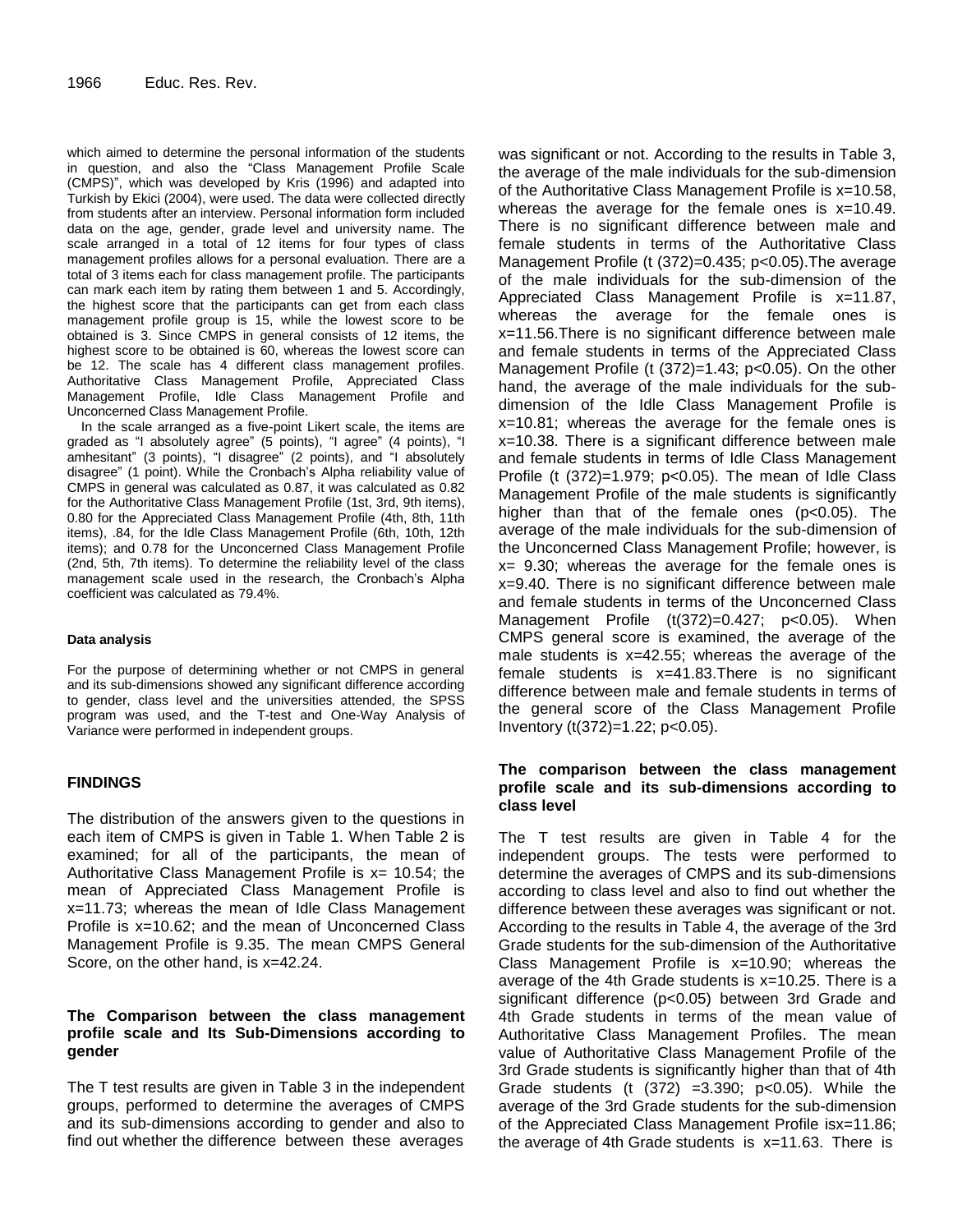**Table 1.** The Distribution of the Answers Given to the Questions in the Items of the Class Management Profile Scale.

| <b>Parameter</b>                                                                                                                                                         | l absolutely disagree |      | I disagree |      | I am hesitant |      | I agree |      | absolutely agree |      |
|--------------------------------------------------------------------------------------------------------------------------------------------------------------------------|-----------------------|------|------------|------|---------------|------|---------|------|------------------|------|
|                                                                                                                                                                          | n                     | %    | n          | %    | n             | %    | n       | %    | n                | ℅    |
| 1. If a student ruins the class order, I unquestionably stand in<br>his/her way                                                                                          | 8                     | 2.1  | 24         | 6.4  | 42            | 11.2 | 146     | 39.0 | 154              | 41.2 |
| 2. I do not want to impose the rules upon my students                                                                                                                    | 8                     | 2.2  | 45         | 12.1 | 56            | 15.1 | 155     | 41.7 | 108              | 29.0 |
| 3. The classroom must be silent to allow my students to learn                                                                                                            | 3                     | 0.8  | 21         | 5.7  | 35            | 9.5  | 156     | 42.2 | 155              | 41.9 |
| 4. I am interested in both the subject the students learn and how<br>they learn it                                                                                       | 4                     | 1.1  | 9          | 2.4  | 33            | 8.9  | 142     | 38.2 | 184              | 49.5 |
| 5. If a student brings his/her homework late, it is not my problem.                                                                                                      | 39                    | 10.6 | 102        | 27.6 | 95            | 25.7 | 85      | 23.0 | 48               | 13.0 |
| 6. I do not want to scold the student, because I may hurt his/her<br>feelings.                                                                                           | 5                     | 1.4  | 29         | 7.9  | 71            | 19.3 | 131     | 35.6 | 132              | 35.9 |
| 7. Class preparations are not worthwhile for teaching activities.                                                                                                        | 122                   | 32.9 | 85         | 22.9 | 58            | 15.6 | 61      | 16.4 | 45               | 12.1 |
| always try to explain the reasons for my decisions and<br>8. I<br>principles to my students.                                                                             | 10                    | 2.7  | 25         | 6.9  | 40            | 11.0 | 153     | 42.0 | 136              | 37.4 |
| 9. I do not accept the "excuses or apologies" of a student who is<br>late for class.                                                                                     | 123                   | 33.1 | 121        | 32.5 | 59            | 15.9 | 47      | 12.6 | 22               | 5.9  |
| 10. The good emotional state of the student is more important to<br>me than the class control.                                                                           | 14                    | 3.9  | 40         | 11.1 | 119           | 33.0 | 117     | 32.4 | 71               | 19.7 |
| 11. My students, if they have any questions about the subject,<br>have already understood the fact that they can ask their questions<br>by interrupting my presentation. | 27                    | 7.3  | 63         | 17.1 | 87            | 23.6 | 116     | 31.5 | 75               | 20.4 |
| 12. If a student asks for permission, I always give permission.                                                                                                          | 23                    | 6.2  | 94         | 25.3 | 107           | 28.8 | 93      | 25.1 | 54               | 14.6 |

**Table 2.** Mean Scores of the Class Management Profile Scale.

| <b>Parameter</b>                       | R     | s    | Min.  | Max.  |
|----------------------------------------|-------|------|-------|-------|
| Authoritative class management profile | 10.54 | 1.86 | 5.00  | 15.00 |
| Appreciated class management profile   | 11.73 | 2.10 | 4.00  | 15.00 |
| Idle class management profile          | 10.62 | 2.07 | 3.00  | 15.00 |
| Unconcerned class management profile   | 9.35  | 2.36 | 3.00  | 15.00 |
| CMPS general score                     | 42.24 | 5.62 | 18.00 | 57.00 |

no significant difference between 3rd Grade and 4th Grade students in terms of the mean value of<br>Appreciated Class Management Profiles Class Management Profiles

(t(372)=1.056; p<0.05). The average of 3rd Grade students for the sub-dimension of the Idle Class Management Profile is x=10.78; whereas the average of 4th Grade students is x=10.50. There is no significant difference between  $3<sup>rd</sup>$ 

Grade and 4<sup>th</sup> Grade students in terms of the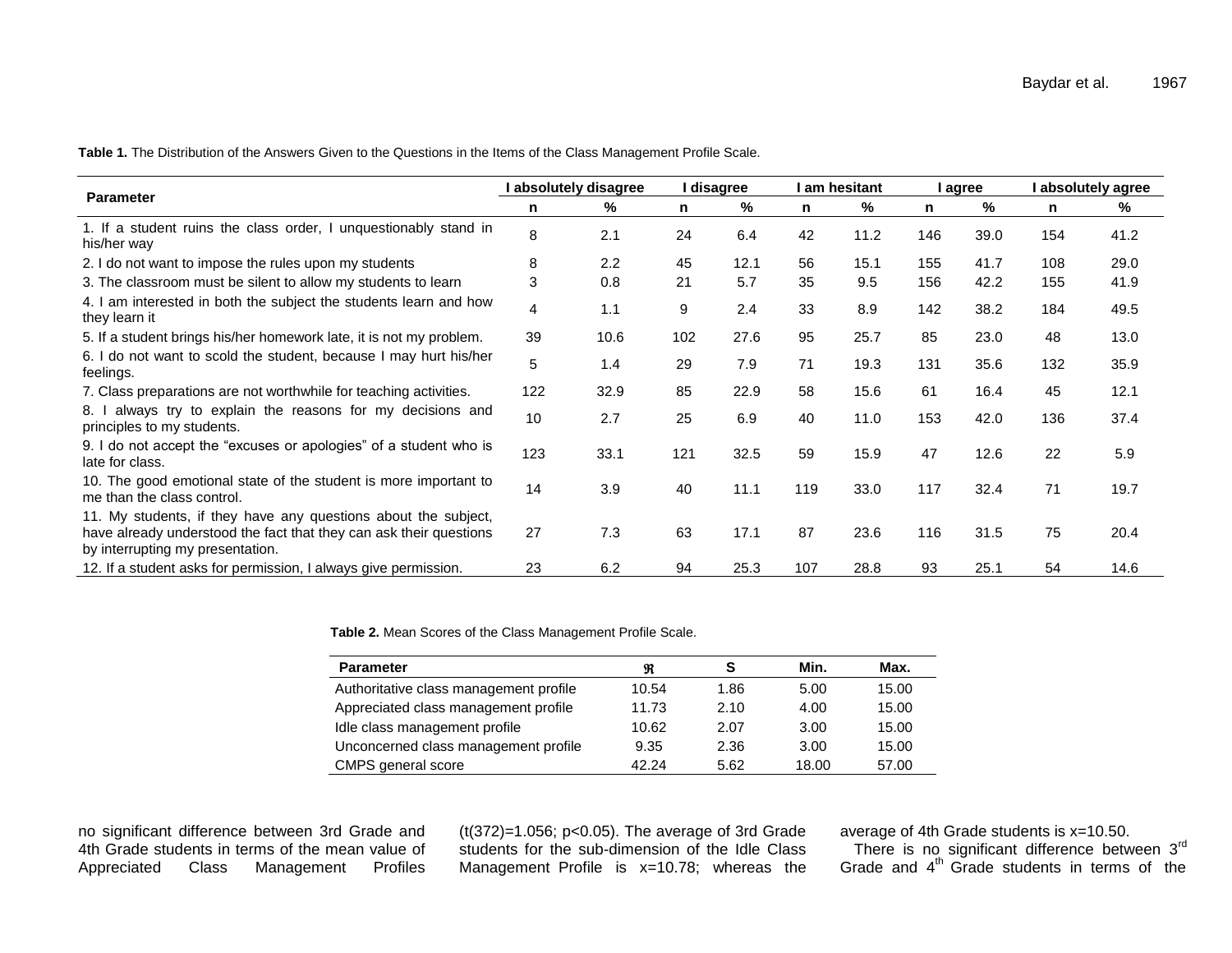| <b>Parameter</b>                       |        | N   |       | S    | t     | p        |  |
|----------------------------------------|--------|-----|-------|------|-------|----------|--|
| Authoritative class management profile | Male   | 205 | 10.58 | 1.83 | 0.435 | 0.664    |  |
|                                        | Female | 169 | 10.49 | 1.91 |       |          |  |
|                                        | Male   | 205 | 11.87 | 2.16 |       | 0.154    |  |
| Appreciated class management profile   | Female | 169 | 11.56 | 2.02 | 1.430 |          |  |
|                                        |        |     |       |      |       |          |  |
| Idle class management profile          | Male   | 205 | 10.81 | 1.98 | 1.979 | $0.049*$ |  |
|                                        | Female | 169 | 10.38 | 2.17 |       |          |  |
|                                        | Male   | 205 | 9.30  | 2.39 |       |          |  |
| Unconcerned class management profile   | Female | 169 | 9.40  | 2.33 | 0.427 | 0.670    |  |
|                                        |        |     |       |      |       |          |  |
|                                        | Male   | 205 | 42.55 | 5.22 |       |          |  |
| CMPS general score                     | Female | 169 | 41.83 | 6.07 | 1.228 | 0.220    |  |

**Table 3.** Comparison between the Class Management Profile Scale and Its Sub-Dimensions According to Gender.

\*p<0.05.

**Table 4.** Comparison between the Class Management Profile Scale and Its Sub-Dimensions According to Class Level.

| <b>Parameter</b>                       |           | N   | ┑.    | S    |       | p        |  |
|----------------------------------------|-----------|-----|-------|------|-------|----------|--|
| Authoritative Class Management Profile | 3rd Grade | 164 | 10.90 | 1.66 | 3.390 | $0.001*$ |  |
|                                        | 4th Grade | 210 | 10.25 | 1.96 |       |          |  |
|                                        | 3rd Grade | 164 | 11.86 | 1.82 | 1.056 | 0.292    |  |
| Appreciated Class Management Profile   | 4th Grade | 210 | 11.63 | 2.30 |       |          |  |
| Idle Class Management Profile          | 3rd Grade | 164 | 10.78 | 1.71 | 1.276 | 0.203    |  |
|                                        | 4th Grade | 210 | 10.50 | 2.32 |       |          |  |
| Unconcerned Class Management Profile   | 3rd Grade | 164 | 9.52  | 2.47 |       |          |  |
|                                        | 4th Grade | 210 | 9.20  | 2.26 | 1.279 | 0.202    |  |
| <b>CMPS General Score</b>              | 3rd Grade | 164 | 43.05 | 5.04 |       |          |  |
|                                        | 4th Grade | 210 | 41.59 | 5.98 | 2.524 | $0.012*$ |  |

\*p<0.05

mean value of Idle Class Management Profiles  $(t(372)=1.276; p<0.05)$ . On the other hand, the average of 3rd Grade students for the sub-dimension of the Unconcerned Class Management Profile is x=9.52; whereas the average of 4th Grade students is x=9.20. There is no significant difference between 3rd Grade and 4th Grade students in terms of the mean value of Unconcerned Class Management Profiles (t(372)=1.279; p<0.05). As for CMPS General Score, the average of 3rd Grade students is x=43.05; while the average of 4th Grade students is x=41,59. There is a significant difference (p<0,05) between 3<sup>rd</sup> Grade and 4<sup>th</sup> Grade

students in terms of the mean value of CMPS General Scores. The mean of CMPS General Score of 3rd Grade students is significantly higher than that of 4th Grade students (t(372)=2.524; p<0.05).

#### **The comparison between the class management profile scale and its sub-dimensions according to the universities attended**

The results of One-Way Analysis of Variance (One Way ANOVA) are given in Table 5. The test was performed to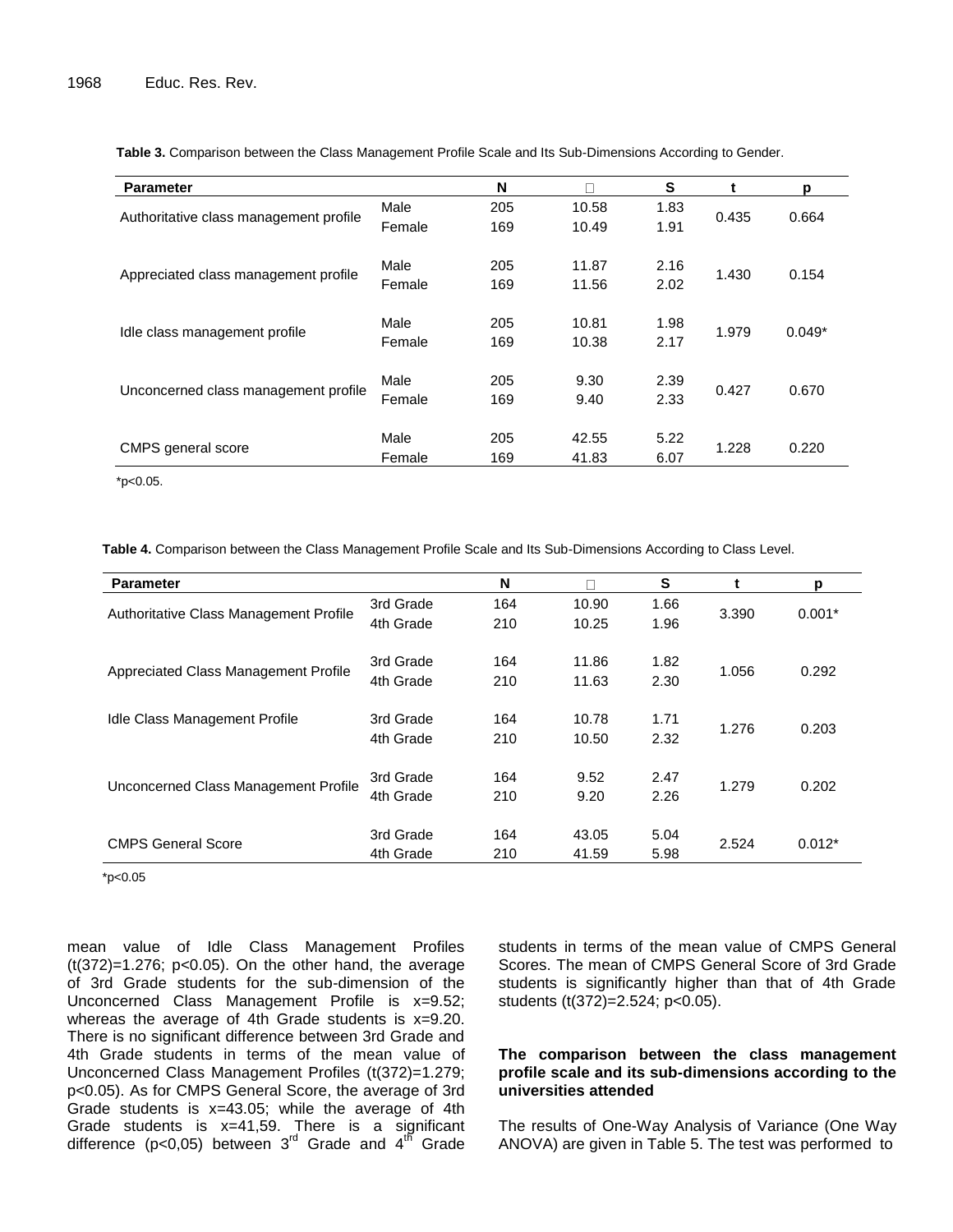| <b>Parameter</b>                       |                               | N            | $\Box$ | ${\bf S}$ | F     | p        |
|----------------------------------------|-------------------------------|--------------|--------|-----------|-------|----------|
| Authoritative class management profile | Abant Izzet Baysal University | 43           | 10.40  | 1.55      |       |          |
|                                        | Anadolu University            | 50           | 10.56  | 1.20      |       |          |
|                                        | <b>Gazi University</b>        | 102          | 10.30  | 1.80      |       |          |
|                                        | Kocaeli University            | 73           | 10.33  | 1.88      | 2.048 | 0.087    |
|                                        | Sakarya University            | 107          | 10.95  | 2.21      |       |          |
|                                        | Total                         | 375          | 10.54  | 1.86      |       |          |
|                                        | Abant Izzet Baysal University | 43           | 11.47  | 1.92      |       | $0.000*$ |
|                                        | Anadolu University            | 50           | 11.00  | 1.60      |       |          |
|                                        | <b>Gazi University</b>        | 102          | 12.38  | 1.71      |       |          |
| Appreciated class management profile   | Kocaeli University            | 73           | 12.14  | 2,03      | 6.515 |          |
|                                        | Sakarya University            | 107          | 11.26  | 2.51      |       |          |
|                                        | Total                         | 375          | 11.73  | 2.10      |       |          |
| Idle class management profile          | Abant Izzet Baysal University | 43           | 10.30  | 2.02      |       | $0.007*$ |
|                                        | Anadolu University            | 50           | 9.84   | 1.15      |       |          |
|                                        | <b>Gazi University</b>        | 102          | 10.75  | 1.83      |       |          |
|                                        | Kocaeli University            | 73           | 11.19  | 2.32      | 3.600 |          |
|                                        | Sakarya University            | 107          | 10.61  | 2.35      |       |          |
|                                        | Total                         | 375          | 10.62  | 2.07      |       |          |
|                                        | Abant Izzet Baysal University | 43           | 8.98   | 2.50      |       | $0.000*$ |
|                                        | Anadolu University            | 50           | 8.90   | 1.98      |       |          |
|                                        | <b>Gazi University</b>        | 102          | 8.49   | 1.88      |       |          |
| Unconcerned class management profile   | Kocaeli University            | 73           | 9.81   | 2.17      | 9.272 |          |
|                                        | Sakarya University            | 107          | 10.23  | 2.66      |       |          |
|                                        | Total                         | 375          | 9.35   | 2.36      |       |          |
| CMPS general score                     | Abant Izzet Baysal University | 43           | 41.14  | 4.09      |       |          |
|                                        | Anadolu University            | 50           | 40.30  | 2.87      |       |          |
|                                        | Gazi University               | 43.92<br>102 |        | 4.05      |       |          |
|                                        | Kocaeli University            | 73           | 43.47  | 4.82      | 3.506 | $0.008*$ |
|                                        | Sakarya University            | 107          | 41.36  | 8.10      |       |          |
|                                        | Total                         | 375          | 42.24  | 5.62      |       |          |

**Table 5.** Comparison between the Class Management Profile Scale and Its Sub-Dimensions According to the Universities Attended.

\*p<0.05.

determine the averages of CMPS and its sub-dimensions according to the universities attended and also to find out whether the difference between these averages was significant or not.

According to the results in Table 5, the sub-dimension of the Authoritative Class Management Profile does not show any significant difference according to the universities attended, whereas the Appreciated Class Management Profile, Idle Class Management Profile, Unconcerned Class Management Profile and the general CMPS score show significant difference according to the universities attended. According to the results of Tukey's HSD (Honest Significant Difference) test, performed to determine which group that difference stemmed from; the average of the students of Gazi University (*x=*12.38) proved to be significantly different from and higher (p<0.05) than that of the students of Abant Izzet Baysal University (x=11.47), Sakarya University (x=11.26) and Anadolu University (x=11.00) in terms of the subdimension of the Appreciated Class Management Profile; whereas, there is no significant difference as far as the average of Kocaeli University (x=12.14) is concerned  $(p<0.05)$ .

The average of the students of Anadolu University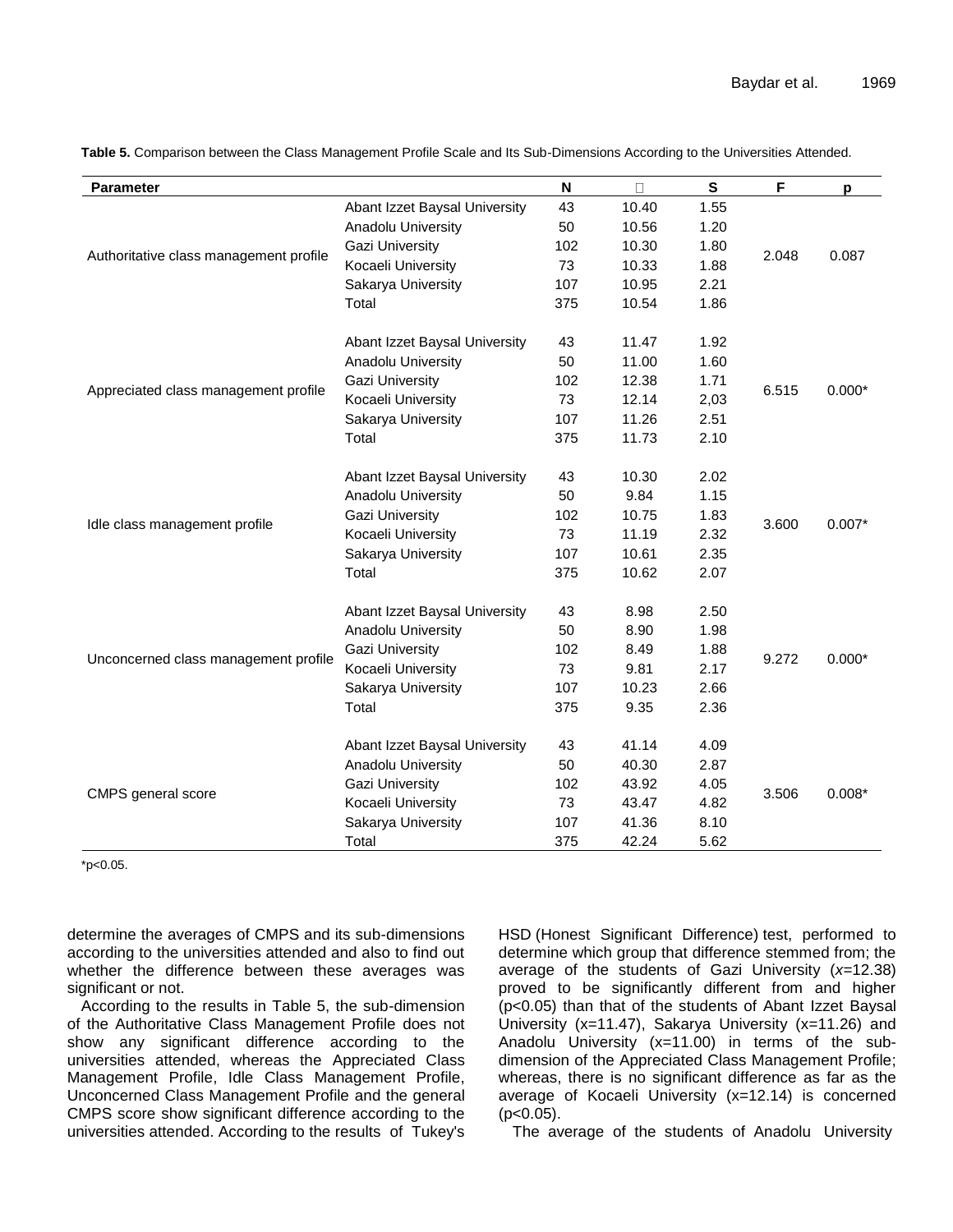(*x=*9.84) proved to be significantly different from and lower (p<0.05) than that of the students of Gazi University (x=10.75), Kocaeli University (x=11.19) and Sakarya University (x=10.61) in terms of the sub-dimension of the Idle Class Management Profile; whereas, there is no significant difference when compared with the students of Abant Izzet Baysal University (x=10.30) (p<0.05). T*he average of the students of* Sakarya University (x=10.23) proved to be significantly different from and higher (p<0.05) than that of the students of Abant Izzet Baysal University (x=8.98), Anadolu University (x=8.90) and Gazi University (x=8.49) in terms of the sub-dimension of the Unconcerned Class Management Profile; whereas, there is no significant difference when compared with the average of the students of Kocaeli University (x=9.81) (p<0.05). On the other hand, as for the CMPS in general, the averages of the students of Gazi University (x=43.92) and Kocaeli University (x=43.47) were determined to be significantly different from and higher than the average of the students of Sakarya University (x=41.36),and also, the average of the students of Sakarya University (x=41.36) proved to be significantly different from and higher than the average of the students of Abant Izzet Baysal University (x=41.14) and Anadolu University  $(x=40.30)$  ( $p<0.05$ ).

## **RESULTS AND DISCUSSION**

According to the results of the research, the mean value of Idle Class Management Profile of the male students is significantly higher than that of the female students. In accordance with this result, it can be stated that male physical education teacher candidates are less prescriptive and strict than the female candidates in terms of class management due to the fact that women are more principled and tolerant in life. Ünlü (2008) conducted a study on physical education teachers, and Ayar and Arslan (2008), Taflan (2007), and Kars (2007) conducted a study on other teachers, and determined a significant difference in favor of women in terms of class management according to gender. Çelik (2014) conducted a study and determined that female physical education teachers had more positive behaviors than the males in class management. It shows that these results support our findings. But Yaşar (2008) and Tortu (2012) conducted a study and found that there was no significant difference in class management according to the gender variable. Ekici et al. (2012) conducted a study and discovered that female teachers had preferred to apply the Appreciated Class Management Profile at most, while the male teachers had preferred to use the Authoritative Class Management Profile at most. Çiftçi (2015) conducted a study and reported that female teachers had exhibited a more authoritative class management profile when compared with the males, and that gender was not a prominent factor in Idle, Unconcerned and Appreciated class management styles. In the research carried out by Aluçdibi (2010), it was determined that female teachers had demonstrated Appreciated, Idle and Unconcerned teacher attitudes more than male teachers did, whereas, male teachers had shown an Authoritative class management profile more than female teachers did. In a research conducted by Kaya (2013), on the other hand, it was found that female teachers had exhibited more democratic behaviors in class management than the males. There are different results about class management for teacher candidates. These differences occur due to different population.

When the comparison of CMPS and its sub-dimensions according to class level was examined, there was a significant difference between 3rd and 4th Grade students in terms of the mean value of authoritative class management profiles, and the mean value of authoritative class management profile of 3rd Grade students proved to be significantly higher than that of 4th Grade students. This shows that 3rd Grade physical education teacher<br>candidates prefer a more authoritative class candidates prefer a more authoritative class management. In accordance with this result, it can be stated that 4th Grade students may have more experiences than 3rd Grade students. Yılmaz (2013) conducted a study on physical education teacher candidates, and Döşyılmaz and Karşit (2005) conducted a study on physical education teachers, and determined that the participants had preferred the authoritative class management profile. Kurt (2013), Terzi (2001), and Kapusuzoğlu (2004) conducted a study and found out that teachers had applied the authoritative class management profile at most. Grasha (1994) and McGowan (2008) conducted a study and determined that instructors had applied the authoritative learning styles. In the literature, other results in contrast with the results of this study were found. Inan and Dervent (2013) conducted a study and ascertained that physical education teacher candidates had exhibited democratic tendencies, while Özçakır (2007) and Güven (2004) found that physical education teachers had exhibited democratic tendencies in class management. Lewis et al. (2005) conducted a study in which they examined classdiscipline strategies that were being performed in Australia, China and Israel, and determined that the cause of the false behaviors of students was associated with the increasing strict discipline strategies of teachers.

As for CMPS general score, the mean of CMPS general score of 3rd Grade students is significantly higher than that of 4th Grade students. This shows that 3rd Grade physical education teacher candidates behave more inconsistently/precariously than 4th Grade candidates in terms of class management profiles. When the comparison of CMPS and its sub-dimensions according to the universities attended was examined, the average of the students of Gazi University was found to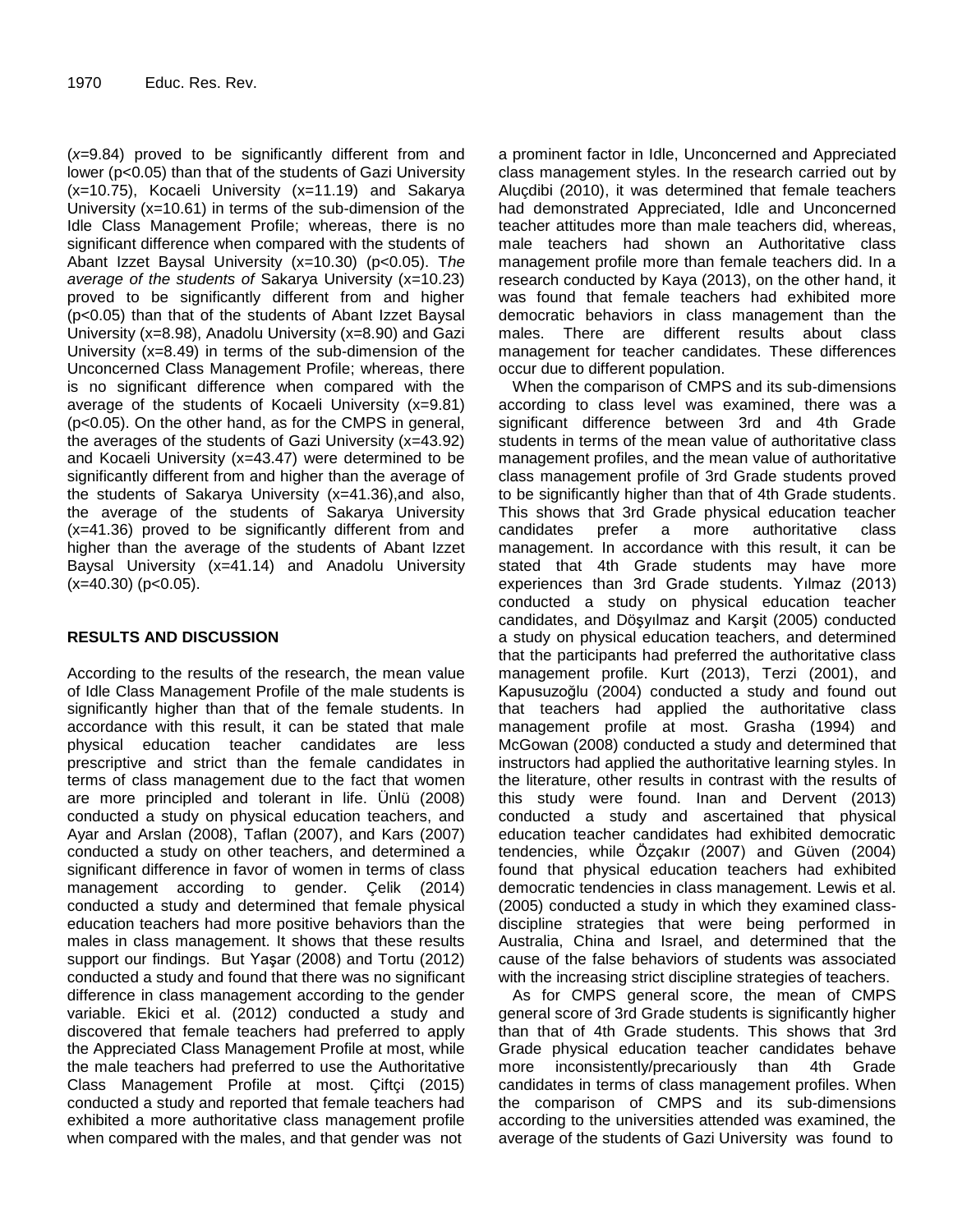be significantly different from and higher than that of the students of Abant Izzet Baysal University, Sakarya University, and Anadolu University in terms of the appreciated class management profile. Aluçdibi and Ekici (2012) as well as Ekici et al. (2012) conducted a study and determined that teachers had preferred the Appreciated Class Management Profile on quite high levels. The average of the students of Anadolu University was found to be significantly different from and lower than that of the students of Gazi University, Kocaeli University, and Sakarya University in terms of the Idle Class Management Profile. The average of the students of Sakarya University was found to be significantly different from and higher than that of the students of Abant Izzet Baysal University, Anadolu University, and Gazi University in terms of the Unconcerned Class Management Profile. In his research, Aluçdibi (2010) found that teachers had exhibited Authoritative, Idle, and Unconcerned Class Management Profiles on a moderate level.

As for the CMPS in general, the averages of the students of Gazi University and Kocaeli University were found to be significantly different from and higher than those of the students of Sakarya University, while the averages of the students of Sakarya University were found to be significantly different from and higher than those of the students of Abant Izzet Baysal University and Anadolu University. Yüksel (2013) conducted a study and came to the conclusion that there was no significant difference between teachers according to the universities they graduated from. On the other hand, Stoughton (2007) conducted a study and concluded that the majority of teacher candidates had developed different perspectives in line with the courses they had taken in their universities, and that they had also internalized, in wide-ranging learning environments, the ideas developed in teacher training such as maintaining social justice and treating all children equally. In Foxworthy's (2006) research, teachers stated that their in-class experiences had shaped their beliefs as well as the strategies they applied in the classrooms, and they also added that their beliefs and strategies regarding class management had begun to change from the moment they started their teaching profession. Rockey (2008) conducted a study on candidate teachers, and came to the conclusion that the rules and principles established by students in terms of class management as well as the studies and tasks performed by them had to be focused on. Little et al. (2007), on the other hand, stated in their research that teachers had applied positive class management profiles. It is recommended that further studies should be conducted by applying qualitative research techniques.

## **Conflict of Interests**

The authors have not declared any conflict of interests.

#### **REFERENCES**

- Aluçdibi F (2010). Ortaöğretim Öğrencilerinin Biyoloji Dersi Motivasyon Düzeylerine Biyoloji Öğretmenlerinin Sınıf Yönetimi Profillerinin Etkisinin Değerlendirilmesi. Yüksek Lisans Tezi. Gazi Üniversitesi Eğitim Bilimleri Enstitüsü, Ankara.
- Aluçdibi F, Ekici G (2012). Ortaöğretim Öğrencilerinin Biyoloji Dersi Motivasyon Düzeylerine Biyoloji Öğretmenlerinin Sınıf Yönetimi Profillerinin Etkisi. Hacettepe Üniversitesi Eğitim Fakültesi Dergisi (H. U. Journal of Education), 43:25-36.
- Ayar AR, Arslan R (2008). İlköğretim okullarında görev yapan sınıf öğretmenlerinin sınıf yönetimi performansının araştırılması. *KastamonuEğitim Dergisi*, *16*(2):335-344.
- Aydın A (2004). *Sınıf Yönetimi*. Ankara: Tekağaç Eylül Yayıncılık.
- Brown DF (2005). TheSignificance of CongruentCommunication in<br>EffectiveClassroom Management, The Clearing House. Management, The Clearing House, 79(1):12-15.
- Büyüköztürk Ş, Çakmak E, Akgün ÖE, Karadeniz Ş, Demirel F (2013). *Bilimsel Araştırma Yöntemleri*. Ankara: Pegem A Yayıncılık.
- Çelik OB (2014). Farklı Liderlik Stillerine Sahip Olan Beden Eğitimi Öğretmenlerinin Sınıf Yönetimi Davranışlarının İncelenmesi. Yüksek Lisans Tezi, Gazi Üniversitesi Eğitim Bilimleri Enstitüsü, Ankara.
- Çiftçi AS (2015). İlkokul Öğretmenlerinin Sınıf Yönetim Tarzları ve Demokratik Değerlere İlişkin Görüşleri Arasındaki İlişki. Yüksek Lisans Tezi. Çanakkale Onsekiz Mart Üniversitesi Eğitim Bilimleri Enstitüsü, Çanakkale.
- Döşyılmaz E, Karşit V (2005). Beden Eğitimi Öğretmenlerinin Sınıf İçi Davranışları ve Etkili Öğretmen Tiplerinin İncelenmesi. 4. Ulusal Beden Eğitimi ve Spor Öğretmenliği Sempozyumu,(10-11 Haziran),Bursa.
- Ekici G (2004). İlköğretim I. Kademe Öğretmenlerinin Sınıf Yönetimi Profillerinin Değerlendirilmesi. Eğitim ve Bilim, 29(131):50-60. Assessment of Teachers' Classroom Management Profiles in First-Level Elementary Education
- Ekici G, Aluçdibi F, Öztürk N (2012). Biyoloji Öğretmenlerinin Sınıf Yönetimi Profillerinin Cinsiyet ve Kıdem Değişkenleri Açısından<br>İncelenmesi Dicle Üniversitesi Sosyal Bilimler Enstitüsü Üniversitesi Sosyal Bilimler Enstitüsü Dergisi, 8:13-30.
- Ercoşkun MH (2011). Etkili Sınıf Yönetimi Oluşturmada Sınıf Öğretmenlerinin Yeni Rollerinin İncelenmesi, Doktora Tezi,Atatürk Üniversitesi Eğitim Bilimleri Enstitüsü, Erzurum.
- Erden M (2001). Sınıf Yönetimi. İstanbul: Alkım Yayınları.
- Foxworthy JE (2006). *Teachers' beliefs about classroom management*. Master Thesis, Lakehead University, Canada.
- Glasser W (1999). Okulda Kaliteli Eğitim.(Çeviren: Ulaş Kaplan), İstanbul: Beyaz Yayınları.
- Grasha AF (1994). A Special Section:DiscoveringYour Best Teaching Styles. College Teaching. 42(4):122-123.
- Güven B (2004). *Beden eğitimi öğretmenlerinin sınıf yönetiminin öğretmen davranışı boyutuna ilişkin görüşleri.* Yüksek Lisans Tezi, Hacettepe Üniversitesi Sağlık Bilimleri Enstitüsü, Ankara.
- İnan M, Dervent F (2013). Investigation of the Relevance Between Democratic Tendencies and Classroom Management Perceptions of Preservice Physical Education and Classroom Teachers. Pegem Eğitim ve Öğretim Dergisi, 3(1):27-34.
- Kapusuzoğlu Ş (2004). *İlköğretim Düzeyinde Sınıf Yönetimi Uygulamalarının Öğrenci- Öğretmen Görüşleri ve Sınıf Yönetimi Profilleri Açısından Değerlendirilmesi.* XIII. Ulusal Eğitim Bilimleri Kurultayı, (6-9 Temmuz). Malatya.
- Kars YE (2007). *Din kültürü ve ahlak bilgisi öğretmenlerinin kendi algılarına dayalısınıf yönetimi yeterlikleri (Konak ilçesi örneği)*. Yüksek LisansTezi, Dokuz Eylül Üniversitesi Sosyal Bilimler Enstitüsü, İzmir.
- Kaya C (2013). Sınıf Öğretmenlerinin Sınıf Yönetimindeki Demokratik Tutumlarının İncelenmesi. Yüksek Lisans Tezi. Atatürk Üniversitesi Eğitim Bilimleri Enstitüsü, Erzurum.
- Kurt H (2013).Biyoloji Öğretmenlerinin Öğrenci Başarısından Sorumluluk Algılarının Sınıf Yönetimi Profillerine Göre Analizi. Turk. Stud. 8(6):473-490.